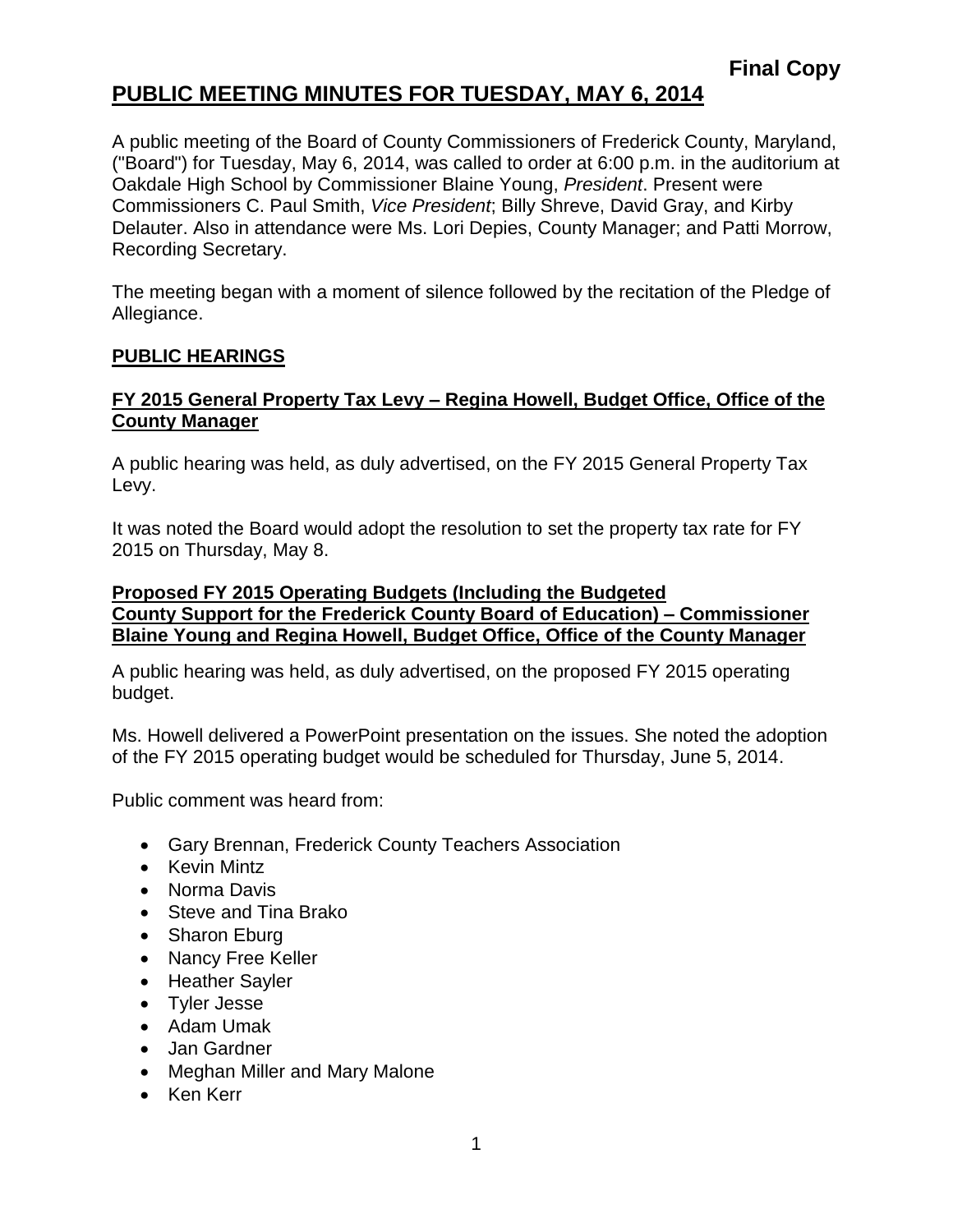# **PUBLIC MEETING MINUTES FOR TUESDAY, MAY 6, 2014**

- Dave Twigg
- Jerry Donald
- Patty Madert
- Jonathon Arauji
- Karl Bickel
- Rich Vallaster
- Millicent Hall
- Jack Sclar
- Jessica Fitzwater
- Joshua Pederson
- James Wood
- Gene Stanton
- Mark Long
- Francis Hartley
- David Kehne
- Joy Schaffer, President, Board of Education
- Kathie Groth, Vice-President, Board of Education
- Dr. Theresa Alban, Superintendant, Frederick County Public Schools
- Ann Andrex
- Jan Tuck
- Roger Wilson
- Janice Spiegel
- Liz Barrett
- Christopher Juarez
- Jennifer Grove
- Melissa Dirks
- Thomas Crawly
- Ryan Heiss
- Jennifer Sunday
- Michael Bunitsky
- Susan Jesse Reeder
- Brian Gaudet, Vice Chairman, Frederick County Chamber of Commerce
- Josh Bokee, Chairman, Frederick County Chamber of Commerce
- Daryl Boffman
- Julie Marker, PTA Council of Frederick County
- Ann Hammond
- Mustafa Karakus
- Liam Heaton
- Nate Heaton
- Sam Heaton
- Pam Abramson
- Betsy Smith
- Alexander Toledo